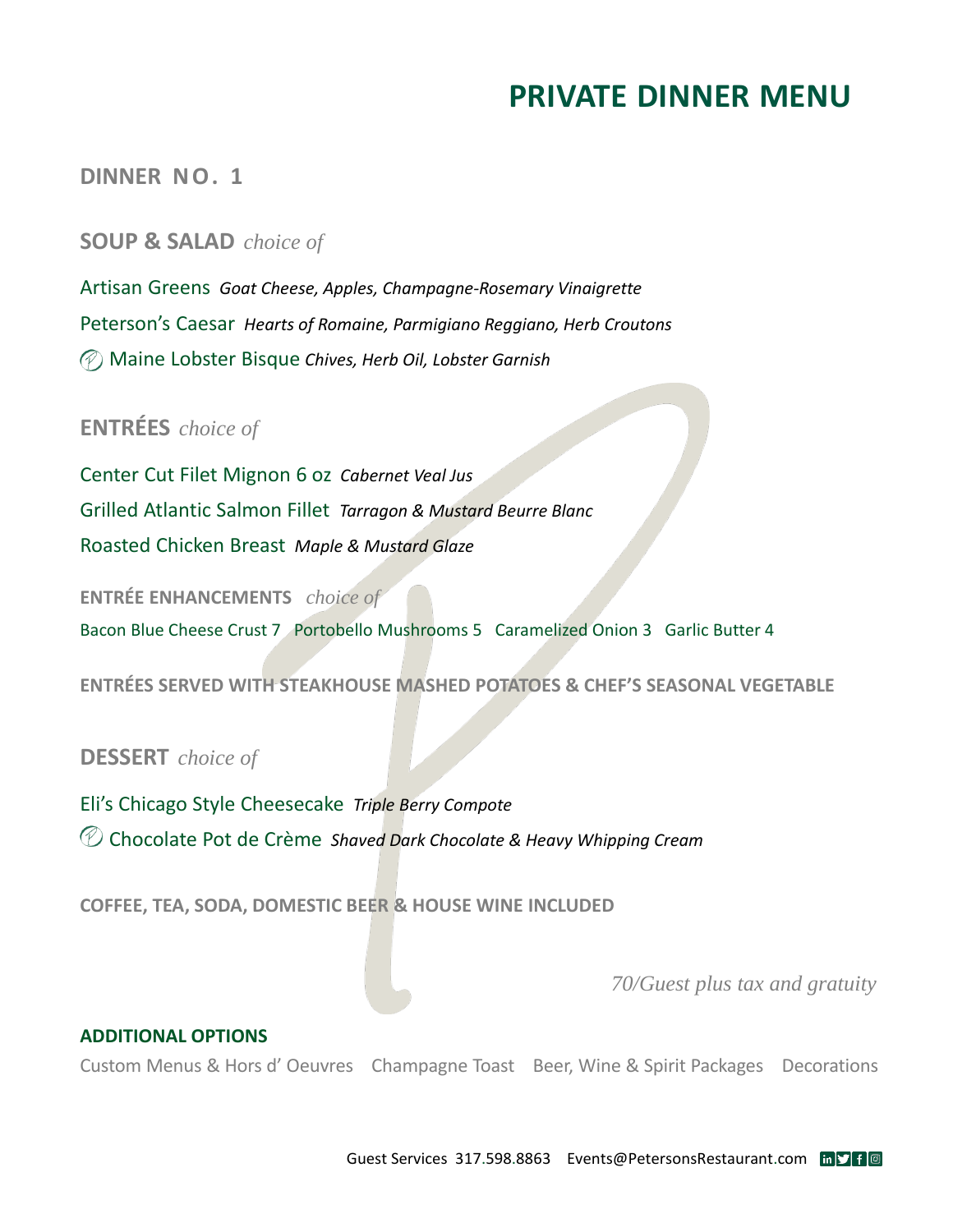# **PRIVATE DINNER MENU**

## **DINNER N O. 2**

**APPETIZERS** *served for the table* Portobello Fries *Rosemary Parmesan Panko Crust, Horseradish Cream* Mini Crab Cakes *Stone Ground Mustard Beurre Blanc* Peterson's Meatballs *Peterson Family Recipe Brown Sugar BBQ, Grilled Herb Crostini*

**SOUP & SALAD** *choice of*

Baby Iceberg "The Wedge" *Danish Blue Cheese Dressing, Asian Pear, Walnut, Red Pepper Coulis, Balsamic Syrup* Peterson's Caesar *Hearts of Romaine, Parmigiano Reggiano, Herb Croutons* Maine Lobster Bisque *Chives, Herb Oil, Lobster Garnish*

**ENTRÉES** *choice of*

Center Cut Filet Mignon 8 oz *Cabernet Veal Jus* Grilled Atlantic Salmon Fillet *Tarragon & Mustard Beurre Blanc* Roasted Chicken Breast *Maple & Mustard Glaze* 

ENTRÉE ENHANCEMENTS *choice of*  Bacon Blue Cheese Crust 7 Portobello Mushrooms 5 Caramelized Onion 3 Garlic Butter 4

**ENTRÉES SERVED WITH STEAKHOUSE MASHED POTATOES & CHEF'S SEASONAL VEGETABLE**

**DESSERT** *choice of*

Eli's Chicago Style Cheesecake *Triple Berry Compote*

White Chocolate Crème Brûlée

Chocolate Pot de Crème *Shaved Dark Chocolate & Heavy Whipping Cream*

**COFFEE, TEA, SODA, DOMESTIC BEER & HOUSE WINE INCLUDED**

*85/Guest plus tax and gratuity*

#### **ADDITIONAL OPTIONS**

Custom Menus & Hors d' Oeuvres Champagne Toast Beer, Wine & Spirit Packages Decorations